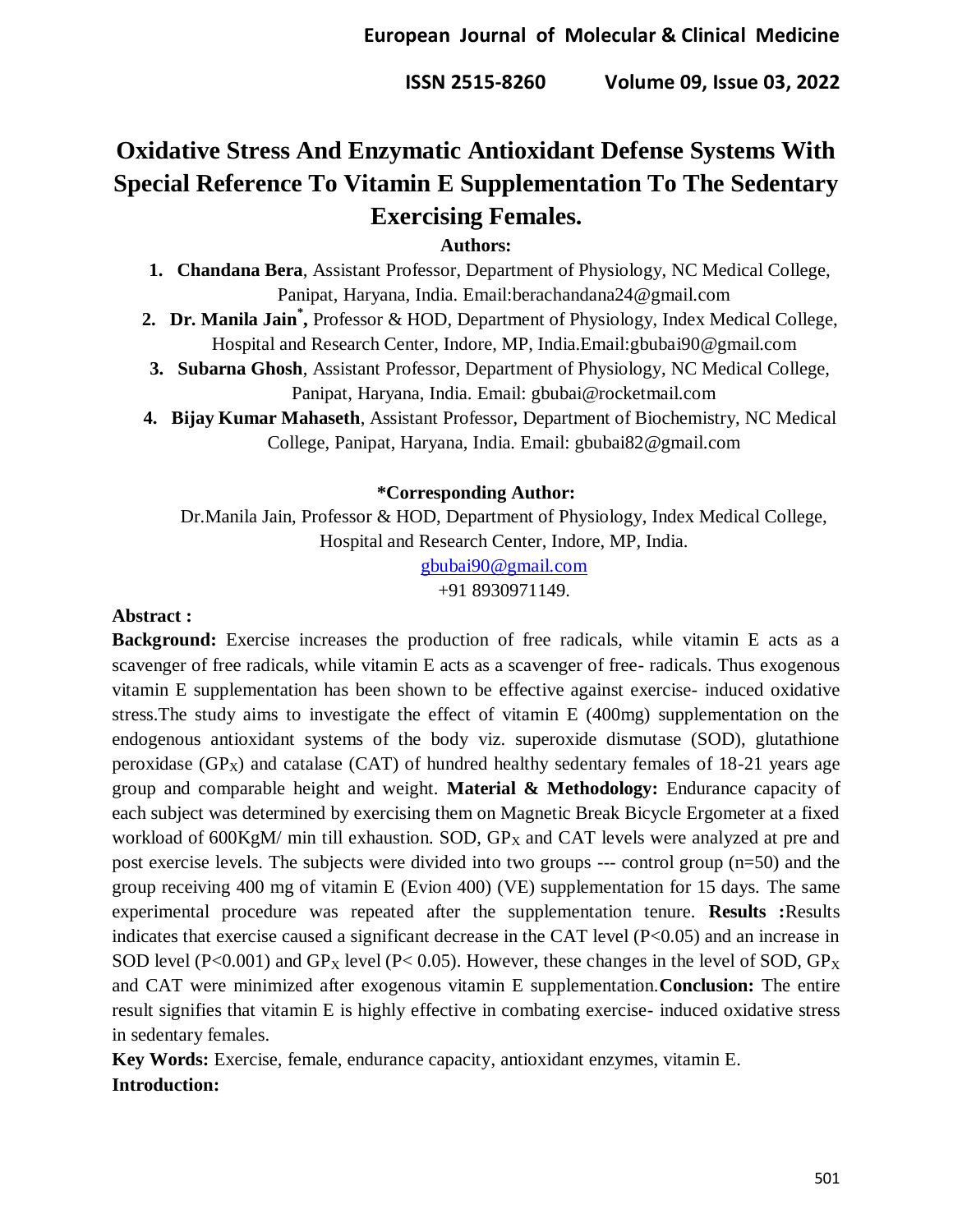# **European Journal of Molecular & Clinical Medicine**

#### **ISSN 2515-8260 Volume 09, Issue 03, 2022**

Oxidative stress is the result of an imbalance between the generation of reactive oxygen species (ROS) and their elimination by antioxidant mechanism.<sup>1</sup> Physical exercise is characterized by the whole body. This leads to a decrease in antioxidant levels that could promote both an increase in the makers of lipoprotein peroxidation and damage to the erythrocyte membrane with consequent modification of the membrane fluidity. $^{2}$ 

Exercise increases oxygen utilization. 2 to 5% of this oxygen from oxygen containing free radicals such as superoxide  $(O_2)$ , hydrogen peroxide  $(H_2O_2)$  and hydroxyl  $(OH)$  radical, due to electron "lekage" at various stapes in the electron transport chain.<sup>3</sup>

The production of free radicals can be countered by natural defense system present within the cell. This defense includes protective enzymes, for example super oxide dismutase SOD, glutathione peroxidase  $GP<sub>X</sub>$ , catalase  $CAT$  and use of dietary antioxidants like tocopherol (Vitamin E) etc. $4$ 

Vitamin E is an essential nutrient that was discovered in the 1920s. Many of physiological functions of vitamin E, including its antioxidant effects have studied for nearly 100 years.<sup>5</sup> Vitamin E shows numerous beneficial effects to and beyond its antioxidant properties, consequently, vitamin E is expected to prevent degenerative diseases.<sup>6</sup> Therefore, vitamin E supplementation has been shown to be effective against exercise induced oxidative stress.<sup>7</sup>

It has been observed that the inducible antioxidants like  $GP<sub>x</sub>$ , CAT and SOD are highly influenced by the dietary intake of non-inducible antioxidant like vitamin  $E^3$ .

Thus, the present study aims to elucidate the correlation between the immediate effect of physical exercise on the enzymatic antioxidant system and the first-hand effect of vitamin E supplementation in combating exercise-induced oxidative stress.

#### **Materials and Methods:**

**Ethical Clearance:**This study was conducted in Index Medical College, Hospital and Research Center, Department of Physiology. Ethical clearances were obtained from the Institutional Ethical Committee before carrying out the study.

The entire study procedures were explained and written consent was taken from each volunteer, individually for doing the study. Consent was also taken for publishing this article.

Hundred (N=100), physically fit (no cardiorespiratory disorder, no menstrual disorder) , females of Index Medical College, Hospital and Research Center students of comparable height and weight and aged 18 to 21 years were selected for the study. The subjects were subdivided into two groups – the first group (n=50) served as the control with placebo supplementation for 15 days and the second group was experimental group  $(V_E)$  (n=50) was given vitamin E 400mg (Evion 400, MeRCK Ltd.) supplementation in capsular form for the same period of time. The subjects had no history of any major disease, were not undergoing physical conditioning training.

Before the actual experiment, the details of the experimental procedure were explained to the subjects to allay apprehension. They were asked to refrain from eating at least for an hour prior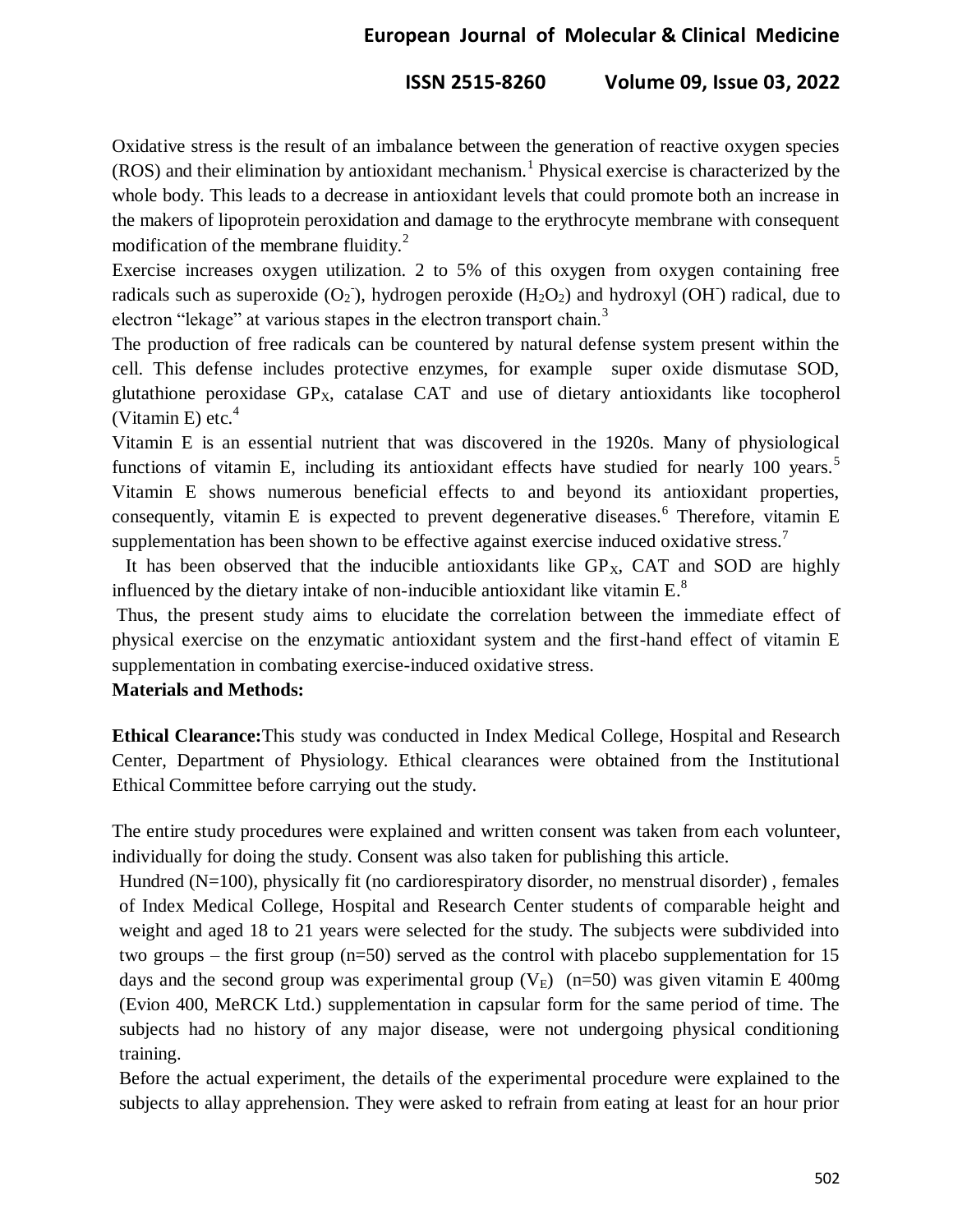to the test and allowed to take complete rest for half an hour before the actual experiment, so that the heart rate could settle to a constant value.

Before the actual exercise, height(Cm), weight(Kg), oral temperature (in $\mathrm{P}F$  by clinical thermometer) and blood pressure(mmHg) by sphygmomanometer (Auscultatory method) and pre- exercise heart rate by feeling carotid artery pulsation in beats/min were recorded. Endurance capacity (min) of each subject was determined through exercise on a Magnetic Break-Bicycle Ergometer with a fixed workload of 600KgM/min till exhaustion.

At the end of exercise, endurance capacity, peak heart rate, recovery heart rate upto 30 minutes of recovery heart rate upto 30 minutes of recovery period were recorded. The entire procedure was repeated on each subject before and after vitamin E 400 mg supplementation.

Blood (5ml) was collected from the ante cubital vein before and after exercise for the determination of CAT<sup>9</sup>,  $GP_X^{10}$ , SOD<sup>11</sup>. Blood Hb<sup>12</sup> was determined only before exercise.

The room temperature varied between 20°C- 24°C and the relative humidity was about 77%.

#### **Statistical Analysis:**

A two-tail "t" test by difference method was asked for testing the significance of difference between the sample means.

#### **Results:**

The physical parameters of the female subjects are shown in Table 1.

Endurance capacity (min) of the exercising female showed a significant increase  $(P<0.001)$  after vitamin E 400 mg supplementation, as shown in Table 2.

 $1<sup>st</sup>$  (p<0.001),  $2<sup>nd</sup>$  (p<0.001),  $3<sup>rd</sup>$ (p<0.001),  $4<sup>th</sup>$  (p<0.01) and  $5<sup>th</sup>$  (p<0.05) min recovery heart rates showed significant decrease after vitamin E 400mg supplementation, as shown in Table 3. Recovery of heart rate after exercise is a good indicator of physical fitness and faster the recovery is, the better fitness is reflected.

There were insignificant effects of vitamin E 400mg supplementation on resting hemoglobin concentration, as shown in Table 4.

In Table 5., it was found that the exercise caused a significant  $(P<0.05)$  decrease in CAT level, significant increase in serum SOD (P<0.001) and significant increase in  $GP<sub>X</sub>$  level (P<0.05).

Post exercise CAT level significantly  $(p<0.05)$  changed after vitamin E (400mg) supplementationwhen compared with post exercise pre supplementation value, on the other hand the same for SOD level i.e significant changes ( $p<0.001$ ) and  $GP<sub>X</sub>$  level ( $p<0.05$ ) when compared with post exercise pre supplementation value. (Table 5.). So the post exercise decrease in CAT level and increase in  $GP<sub>X</sub>$  and SOD levels were minimized by 15 days of vitamin E(400mg) supplementation.

# **Discussion**

To justify clinically, it has already been globally standardized in adults i.e, 400mg of Vitamin E per day. It is a global acceptance.<sup>6</sup> However regarding this particular vitamin supplementation, one can surely advocate that regular intake for 2-3 weeks uninterruptedly of Vitamin  $E - i$ s the key factor for such better performance and not the discrete dose itself.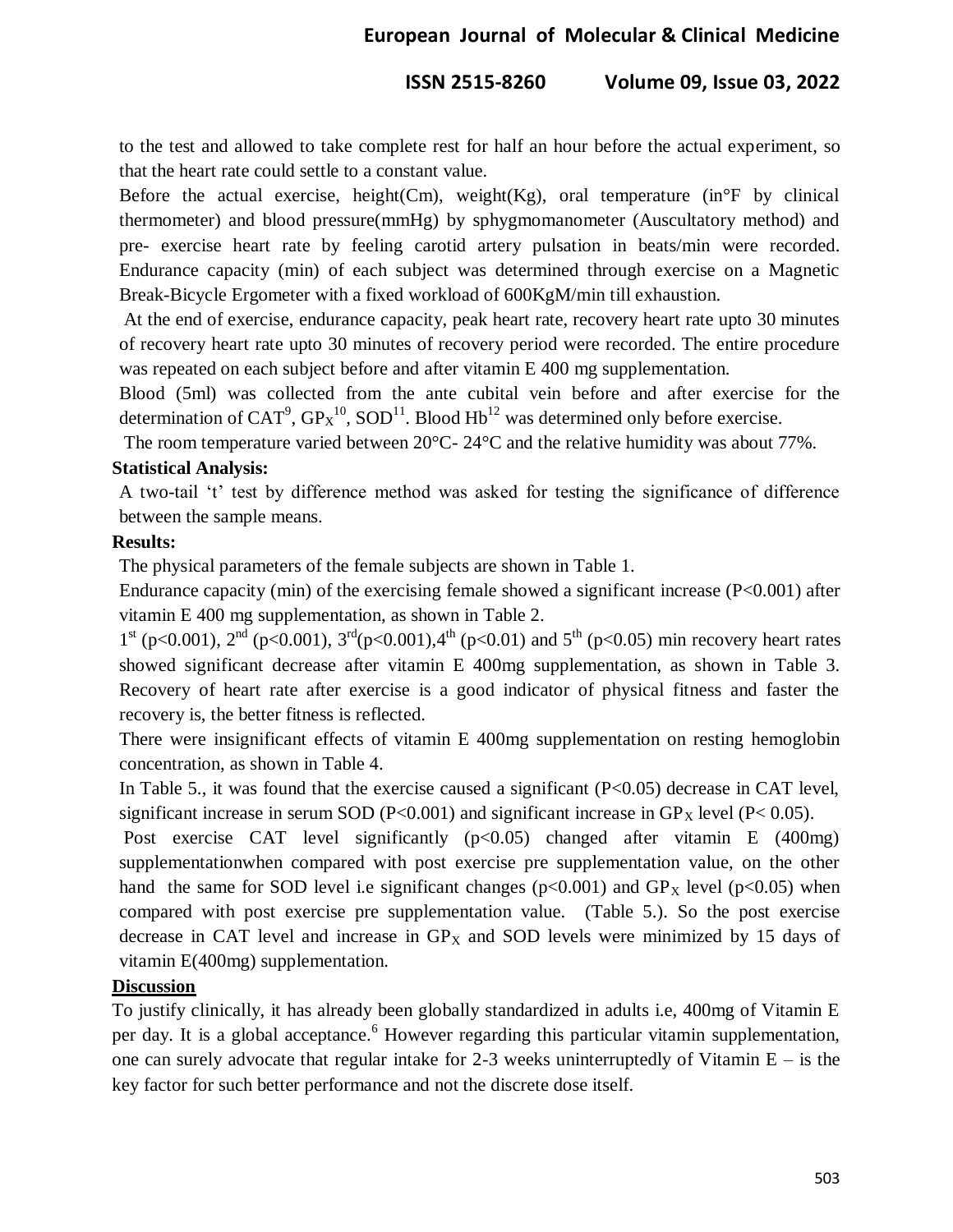# **European Journal of Molecular & Clinical Medicine**

#### **ISSN 2515-8260 Volume 09, Issue 03, 2022**

The study shows that the vitamin E supplementation is highly effective in reducing the change (increase in GPx and SOD level and decrease in CAT level) in the endogenous antioxidant enzymatic concentration following exhaustive exercise.

Exercise increases the free radical concentration and causes oxidative stress. Markers of oxidative and psychological stress are elevated during high-intensity exercise. Additionally, when energy intake does not match expenditure, women who actively participate in sports and exercise are at risk of developing menstrual dysfunction, infertility and osteoporosis.<sup>13</sup> This causes the reduction in the activity of the antioxidant enzyme CAT. Vitamin E is known to be potent scavenger of free radicals.<sup>14</sup> The use of dietary antioxidant like vitamin E to reduce exercise induced muscle injury.<sup>15</sup> Thus, Vitamin E supplementation scavenges the free radicals formed due to the oxidative stress due to exhaustive exercise, which thereby stabilizes the antioxidant enzymes and this increases their activity.

Vitamin E supplementation significantly increases the endurance capacity ( $p<0.001$ ). It is known that the presence of reactive oxygen species (ROS) damages the capillary endothelial cells immensely, thereby reducing the microcirculation increased erythrocyte membrane rigidity.<sup>2,16</sup> Vitamin E scavenges ROS effectively, increasing the capillary circulation and thus, increasing  $O_2$  availability to the working muscles, thereby increasing the endurance capacity.<sup>16</sup>

The study shows that SOD  $(p<0.001)$  and GPx  $(p<0.05)$  activity in erythrocyte increases significantly after the exercise. This may be due to the compensatory action of SOD and GPx to fight free radicals. Previous experiment cohesively suggested that the post-exercise endogenous GPx level increases. $17$ 

In this study post-exercise increase in SOD and GPx level reduced significantly  $(SOD; p<0.001$ , GPx; p<0.05) after Vitamin E supplementation. After exercise, Vitamin E combats against the negative effects of ROS and thus the endogenous antioxidant enzyme like SOD, GPx and CAT were not get over burdened. An adequate intake of vitamins and minerals through a varied and balanced diet remains the best approach to maintain an optimal antioxidant status. The differences between diet and exogenous supplementation as well as available tools to estimate effectiveness of antioxidant intake are also reported.<sup>18</sup>

Thus, it is evident for the present study that the effect of endogenous antioxidant (Vitamin E) supplementation on the endogenous antioxidant defense system (GPx, SOD and CAT) have helped the latter to be spread for other protective functions at the cellular level, thereby ensuring a better and improved capacity to defend against exercise induced oxidative stress stimulations in sedentary females. So, Vitamin E supplementation, at a measured dose (400mg per day for 15 days) might be advocated to the sedentary females for a healthy life and for a better performance. **References:**

1. Arazi H, Eghbali E, Suzuki K. Creatine supplementation, physical exercise and oxidative stress markers: A Review of the Mechanism and Effectiveness. Nutrients. 2021 Mar. 13(3):869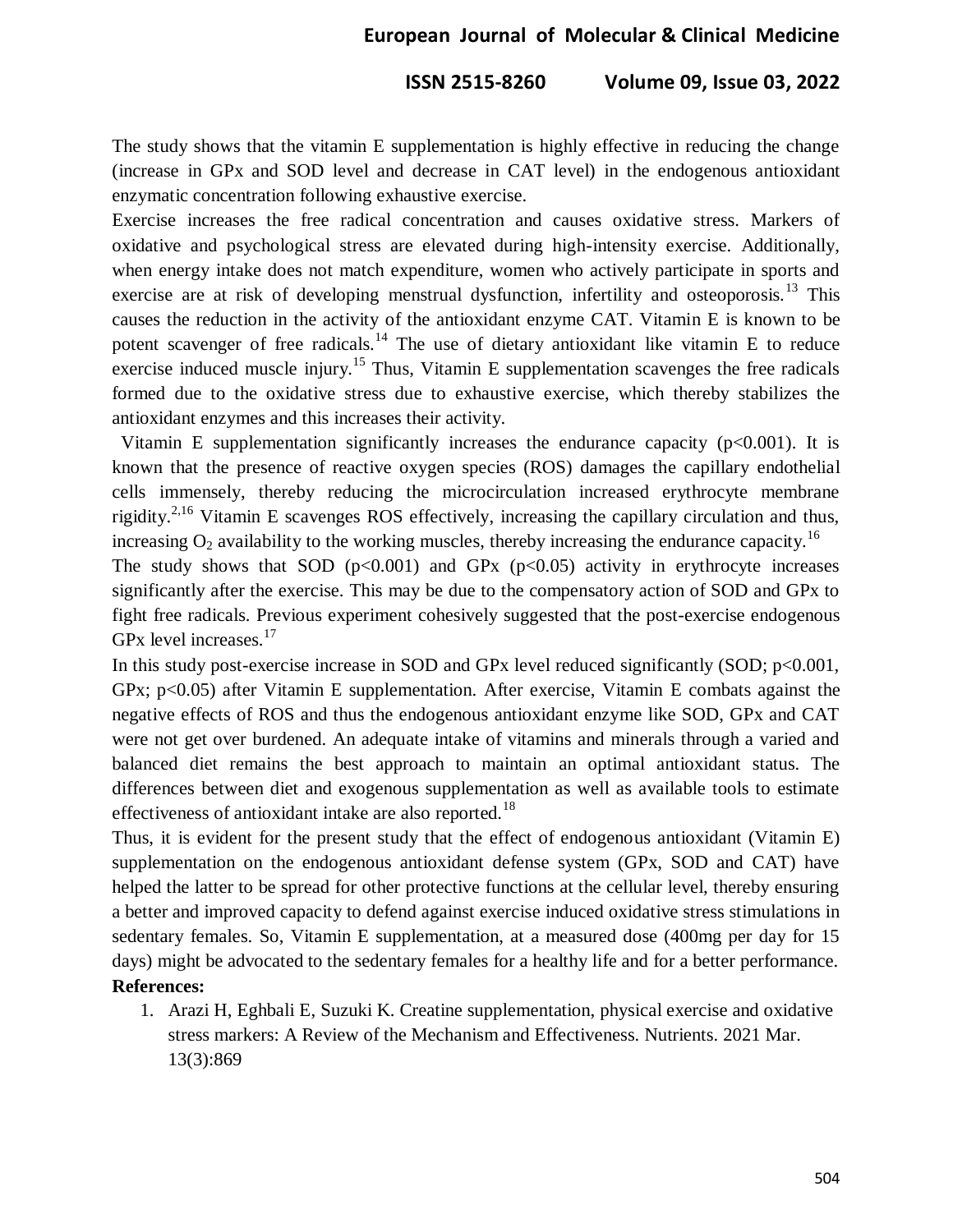- 2. Lima DJMM, Ribeiro ACM, Brunini TMC, Martins MA, Mury WA, Freire RA, Monteiro WV, Farinatti TV, Matsuura C. Erythrocyte nitric oxide availability and oxidative stress following exercise. Clin Hemorheol Microcirc. 2017. 65(3): 219-228.
- 3. Sjoden B, Westing H, Apple S. Biochemical mechanism for oxygen free radical formation during exercise. 1990. Sports Med.10: 236-254.
- 4. Ali SS, Ahsan H, Zia MK, Siddiqui T, Khan FH. Understanding oxidants and antioxidants: Classical team with new players. J Food Biochem. 2020 Mar. 44(3):e13145
- 5. Miyazawa T, Burdeos GC, Itaya M, Nakagawa K, Miyazawa T. Vitamin E: Regulatory Redox Interactions. IUBMB Life.2019 Apr.71(4): 430-441
- 6. Takanami Y, Iwane H, Kawai Y, Shimomitsu T. Vitamin E supplementation and endurance exercise and their benefits? Sports Med 2000 Feb 29(2):73-83
- 7. Sacheck JM, Blumberg JB. Role of vitamin E and oxidative stress in exercise. Nutrition.2001 Oct. 17(10):809-14
- 8. Harries ED. Regulation of antioxidant enzymes. FASEB J. 1992. 6. 2675-2683
- 9. Aebi H. Catalase. Methods in Enzymology. 1984. 105: 121-26.
- 10. Wendel A. Glutathione Peroxidase. Methods in Enzymology*.* 1981.77: 325-33.
- 11. Martin JP, Dailey M, Sugarma E. Negative and positive assays of superoxide dismutase based on hematoxylin auto oxidation. Arch. Biochem Biophys.1987. 255: 329-336.
- 12. Drabkin DL, Austin JH. Determination of hemoglobin in blood cyanomethamoglobin method J. Biol chem *.* 1935.112: 51.
- 13. Ajmol A, Mehta S, Starck C, Wong M, O"Brein WJ, Haswell C, McNabb W, Markwick KR, Nasef NA. Effect of sungold kiwifruit and vitamin C Consumption on Ameliorating Exercise-Induced stress Response in Women. Mol Nutr Food Res. 2021 May. 65(10):e2001219
- 14. Kanter MM. Free radicals, exercise and antioxidant supplementation. Int. J. Sport Nutr. 1994. 4(3):205-220
- 15. Sacheck JM, Blumberg JM. Role of vitamin E and oxidative stress in exercise. Nutrition. 2000 Oct. 17(10):809-14
- 16. Chatterjee P, Mitra S. Vitamin E supplementation : Its effects on endurance capacity of young girls during different phases of menstrual cycle. Ind. J. Physiol and Allied Sci. 2000. 54. 41-46
- 17. Ortenbland N, Madsen K, Djurhuus MS. Antioxidant status and lipid peroxidation after short term and maximal exercise in trained and untrained humans. Am J. Physiol. 1997. 272: 1258-1263
- 18. Pingitore A, Lima GPP, Mastorci F, Quinones A, Giorgio I, Vassalle GI. Exercise and oxidative stress: potential effects of antioxidant dietary strategies in sports. Nutrition. 2015 Jul-Aug. 31 (7-8): 916-22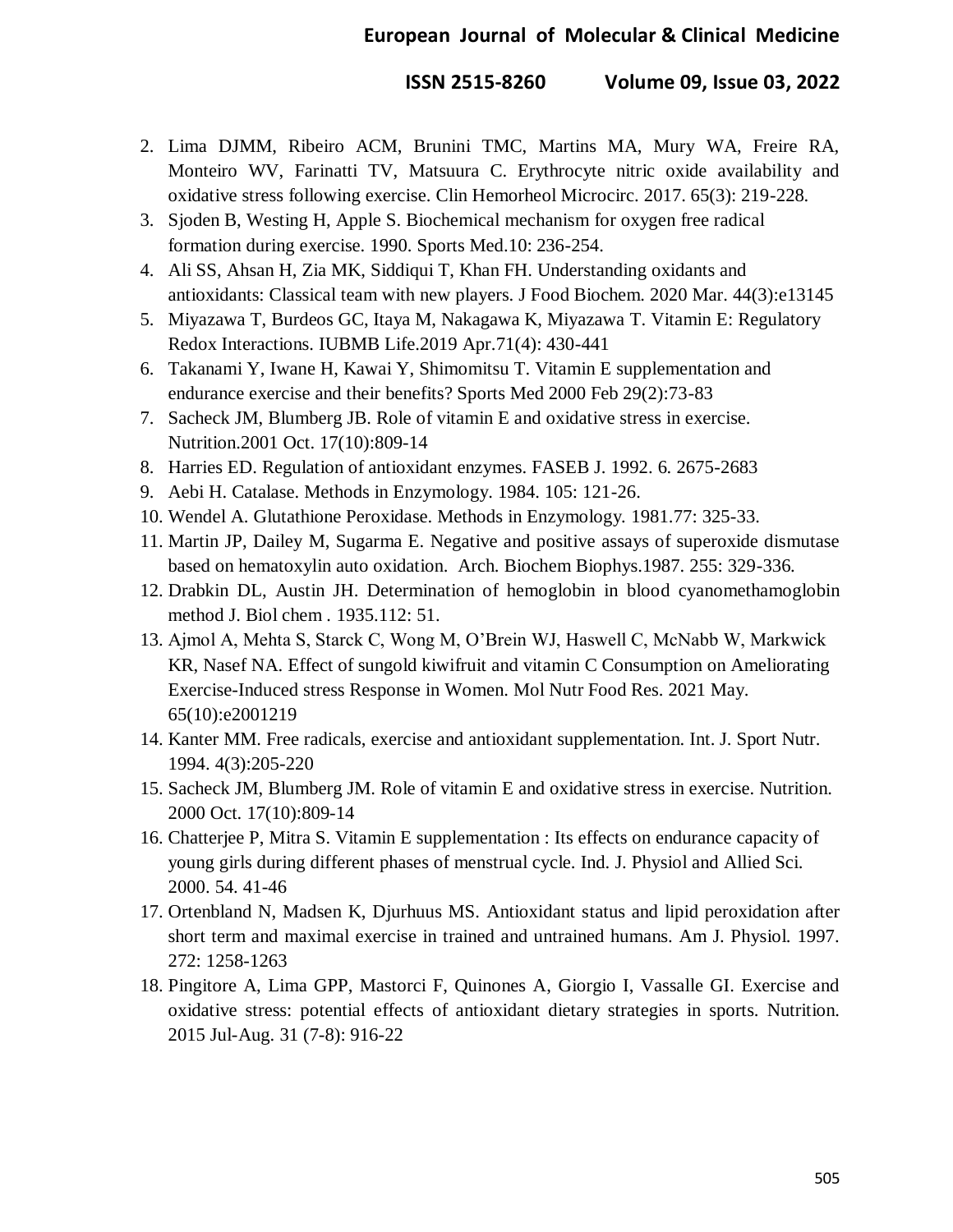### **Tables:**

| Table 1. Physical Characteristics of Female Participants (Mean±SD) |                  |                   |                  |  |  |
|--------------------------------------------------------------------|------------------|-------------------|------------------|--|--|
| <b>Groups</b>                                                      | Age (Years)      | Height (cm)       | Weight (kg)      |  |  |
| Placebo $(n=50)$                                                   | $21.4 \pm 0.63$  | $154.78 \pm 3.06$ | $60.69 \pm 5.85$ |  |  |
| $V_{E}$ (n=50)                                                     | $21.47 \pm 0.64$ | $156.11 \pm 3.10$ | $55.77 \pm 3.12$ |  |  |

| Table 2. Endurance Capacity of Female Participants before and after<br>vitamin E400mg supplementation (Mean±SD) |                               |                              |  |  |  |  |
|-----------------------------------------------------------------------------------------------------------------|-------------------------------|------------------------------|--|--|--|--|
| <b>Groups</b>                                                                                                   | <b>Endurance Capacity</b>     |                              |  |  |  |  |
|                                                                                                                 | <b>Before Supplementation</b> | <b>After Supplementation</b> |  |  |  |  |
| Placebo $(n=50)$                                                                                                | $7.56 \pm 0.72$               | $7.71 \pm 0.73$ NS           |  |  |  |  |
| $V_{E}$ (n=50)                                                                                                  | $6.89 \pm 0.59$               | $13.00 \pm 0.60$ **          |  |  |  |  |
| $NS = Not$ Significant                                                                                          |                               |                              |  |  |  |  |
| **p< $0.001$ = Significant                                                                                      |                               |                              |  |  |  |  |

| Table 3. Recovery Heart Rates (Beats/min) of Female Participants before and after |           |                                |                                |                                |                                |                               |  |
|-----------------------------------------------------------------------------------|-----------|--------------------------------|--------------------------------|--------------------------------|--------------------------------|-------------------------------|--|
| Vitamin E400mg supplementation (Mean±SD)                                          |           |                                |                                |                                |                                |                               |  |
| Group                                                                             |           | $1st$ min                      | $2^{\overline{\text{nd}}}$ min | $3rd$ min                      | $\overline{4^{th}}$ min        | $5th$ min                     |  |
| <b>Placebo</b><br>$(n=50)$                                                        | <b>BS</b> | $160.0 \pm 3.78$               | $148.13 \pm 2.77$              | $124.00 \pm 2.00$              | $109.33 \pm 2.47$              | $99.2 \pm 2.37$               |  |
|                                                                                   | <b>AS</b> | $160.27 \pm 2.60$<br><b>NS</b> | $149.20 \pm 2.70$<br><b>NS</b> | $124.53 \pm 2.45$<br><b>NS</b> | $109.47 \pm 2.56$<br><b>NS</b> | $99.47 \pm 2.88$<br><b>NS</b> |  |
| $\mathbf{V_{E}}$<br>$(n=50)$                                                      | <b>BS</b> | $158.93 \pm 3.13$              | $148.13 \pm 3.42$              | $122.93 \pm 2.49$              | $110.13 \pm 2.20$              | $101.47 \pm 3.34$             |  |
|                                                                                   | <b>AS</b> | $149.33 \pm 2.47$<br>**        | $140.07 \pm 2.02$<br>$***$     | $120.20 \pm 1.74$<br>$**$      | $108.73 \pm 2.05$<br>$***$     | $100.67 \pm 2.44$<br>$\ast$   |  |

BS = Before Supplementation

AS = After Supplementation

NS = Not Significant

**\*\***p<0.001 = Significant,\*\*\* p<0.01= Significant, \*p<0.05=Significant

| Table 4. Hemoglobin Concentration (g%) of Exercising Female |                                  |                  |                     |  |  |  |
|-------------------------------------------------------------|----------------------------------|------------------|---------------------|--|--|--|
| Participants before and after Vitamin E supplementation     |                                  |                  |                     |  |  |  |
| (Mean±SD)                                                   |                                  |                  |                     |  |  |  |
|                                                             | Hemoglobin Concentration $(g\%)$ | <b>Level of</b>  |                     |  |  |  |
| <b>Groups</b>                                               | <b>Before</b>                    | <b>After</b>     | <b>Significance</b> |  |  |  |
|                                                             | <b>Supplementation</b>           | Supplementation  |                     |  |  |  |
| <b>Placebo</b>                                              | $12.33 \pm 0.11$                 | $12.40 \pm 0.11$ | <b>NS</b>           |  |  |  |
| $(n=50)$                                                    |                                  |                  |                     |  |  |  |
| $V_E(n=50)$                                                 | $12.17 \pm 0.18$                 | $12.38 \pm 0.15$ |                     |  |  |  |